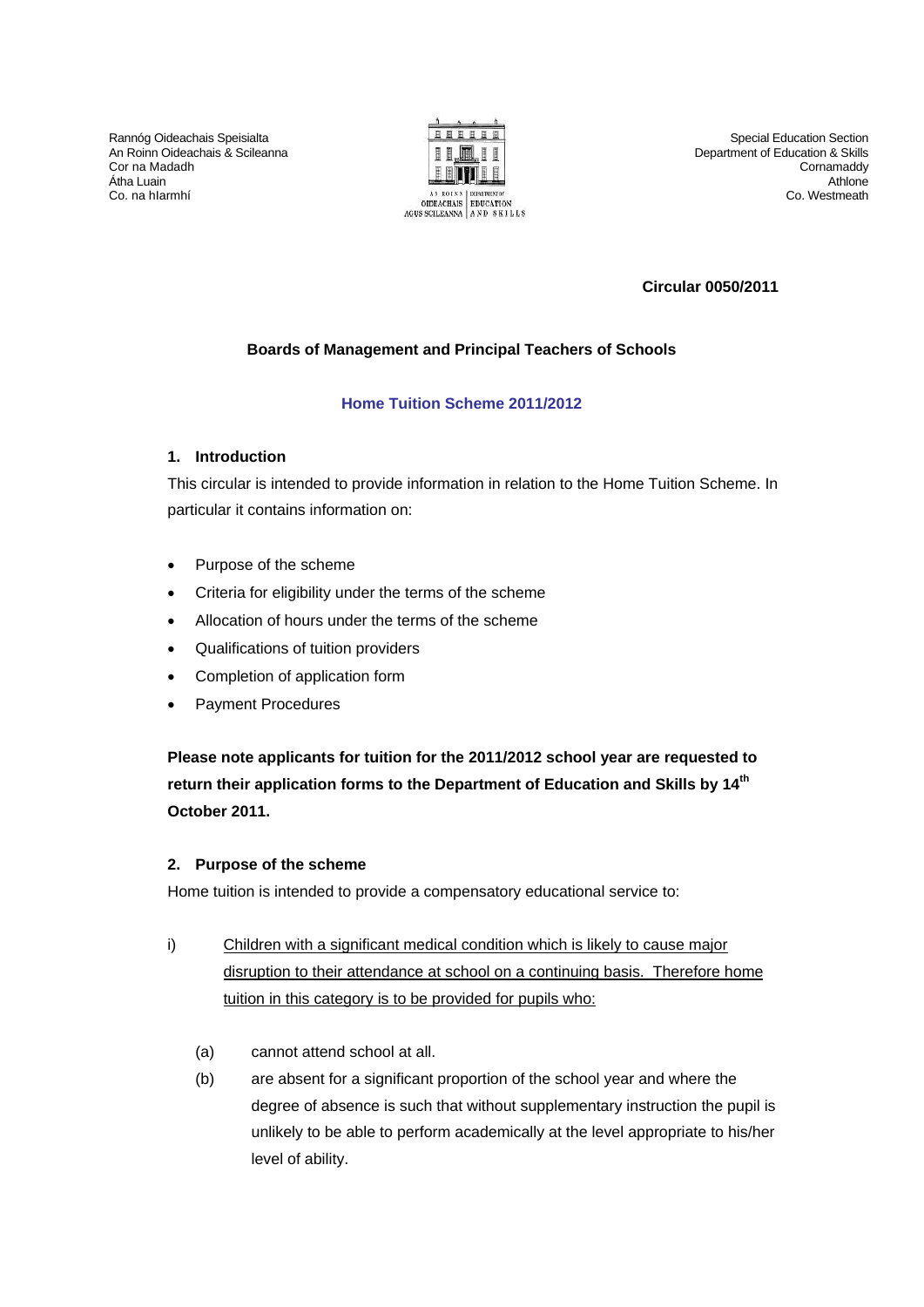- ii) Children with Special Educational Needs awaiting an appropriate educational placement, as an interim measure.
- iii) Children aged over 2 ½ years (who have been assessed as having Autistic Spectrum Disorder based on the DSM IV or ICD 10 criteria) for whom a school placement is not available.

Home Tuition is for educational teaching intervention only. The provision of therapeutic services such as Speech and Language Therapy, Occupational Therapy, psychological services etc are a matter for the HSE. Home Tuition funding may not be used for such services.

The Department reserves the right to make arrangements for the evaluation of the educational provision being delivered as part of the funding provided under the Home Tuition Scheme and all hours approved under the scheme are subject to this condition.

## **3. Criteria for eligibility under the terms of the scheme**

i) Children with a significant medical condition which is likely to cause major disruption to their attendance at school on a continuing basis are eligible for tuition under the scheme:

Eligibility under this provision is assessed with reference to a completed medical report and attendance records supplied by the school in which the pupil is enrolled. Absences arising from school phobia and/or depression must be accompanied by a separate full report from a psychologist / psychotherapist / psychiatrist advising of the steps being taken to actively improve attendance. The Department may seek updated reports during the course of the year.

# ii) Children with Special Educational Needs awaiting an appropriate educational placement:

Eligibility under this provision is determined in consultation with the National Council for Special Education (NCSE) through the local Special Education Needs Organiser (SENO) as appropriate. Tuition hours are allocated to provide education for pupils awaiting an educational placement as an interim measure. Applications in this regard must have section 2B or 2C completed in conjunction with SENO where necessary and be accompanied by all relevant professional assessments/reports. Where an educational placement has been identified by the NCSE and the parents or guardians choose not to avail of the proposed placement the child will not be eligible for tuition during the 2011/2012 school year.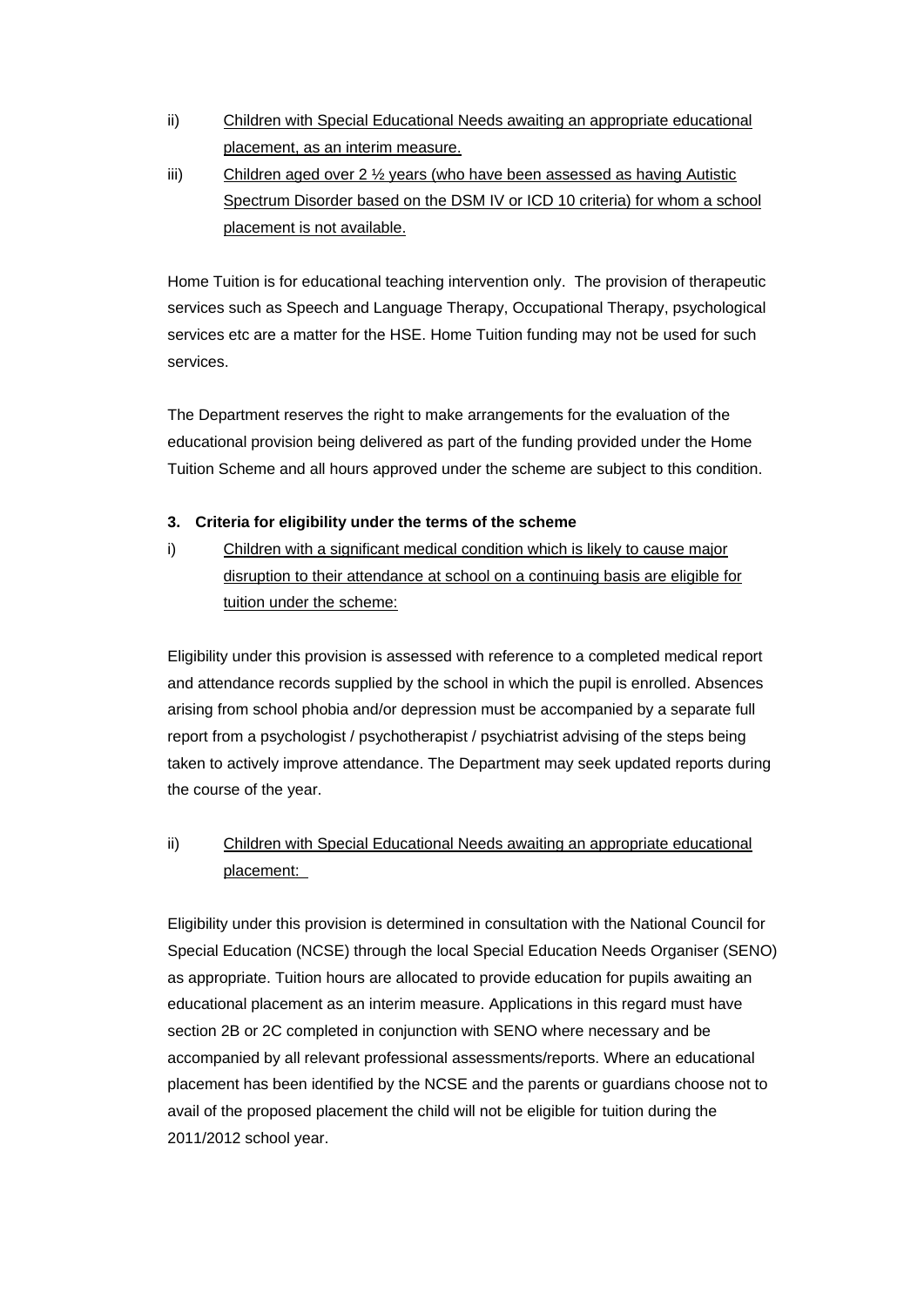iii) Children aged over 2 ½ years (who have been assessed as having Autistic Spectrum Disorder based on the DSM IV or ICD 10 criteria) for whom a school placement is not available:

Eligibility under this provision is dependant on a diagnosis of an Autism Spectrum Disorder using the DSM IV or ICD 10 criteria. Allocation is limited to children for whom a school based early intervention class placement is not available.

The State supports early intervention for children with special educational needs through providing funding to a number of crèche/pre-school settings including:

- Early Intervention settings attached to mainstream and special schools.
- Early Intervention settings attached to HSE funded service providers.
- Private pre-school settings supported by the Early Childhood Care & Education Scheme.
- Private pre-school settings supported by HSE grant aid or HSE funded Pre-School Assistant.
- Home Tuition.

The intention is over time to support a single early intervention setting structure. In the meantime, subject to availability of service and where applicable meeting the eligibility criteria for support, parents can access one or more of the above mentioned early intervention settings.

Please note that applications for Home Tuition are accepted in the knowledge that information supplied including PPSN will be shared between the HSE, NCSE, Office for Minister Children & Youth Affairs and the Department of Education and Skills to ensure that duplicate funding does not occur.

Once a child has been diagnosed with an Autism Spectrum Disorder, parents or guardians should contact their local SENO to establish whether there is a school place in their locality and, if not, to supply the SENO with their child's details to ensure that planning for their child's future education can commence at the earliest opportunity. Your local SENO contact details are available on [www.ncse.ie.](http://www.ncse.ie/) Where an educational placement has been identified by the NCSE and the parents or guardians choose not to avail of the proposed placement the child will not be eligible for tuition during the 2011/2012 school year.

- **4. Allocation of hours under the terms of the scheme**
- i) Children with a significant medical condition which is likely to cause major disruption to their attendance at school on a continuing basis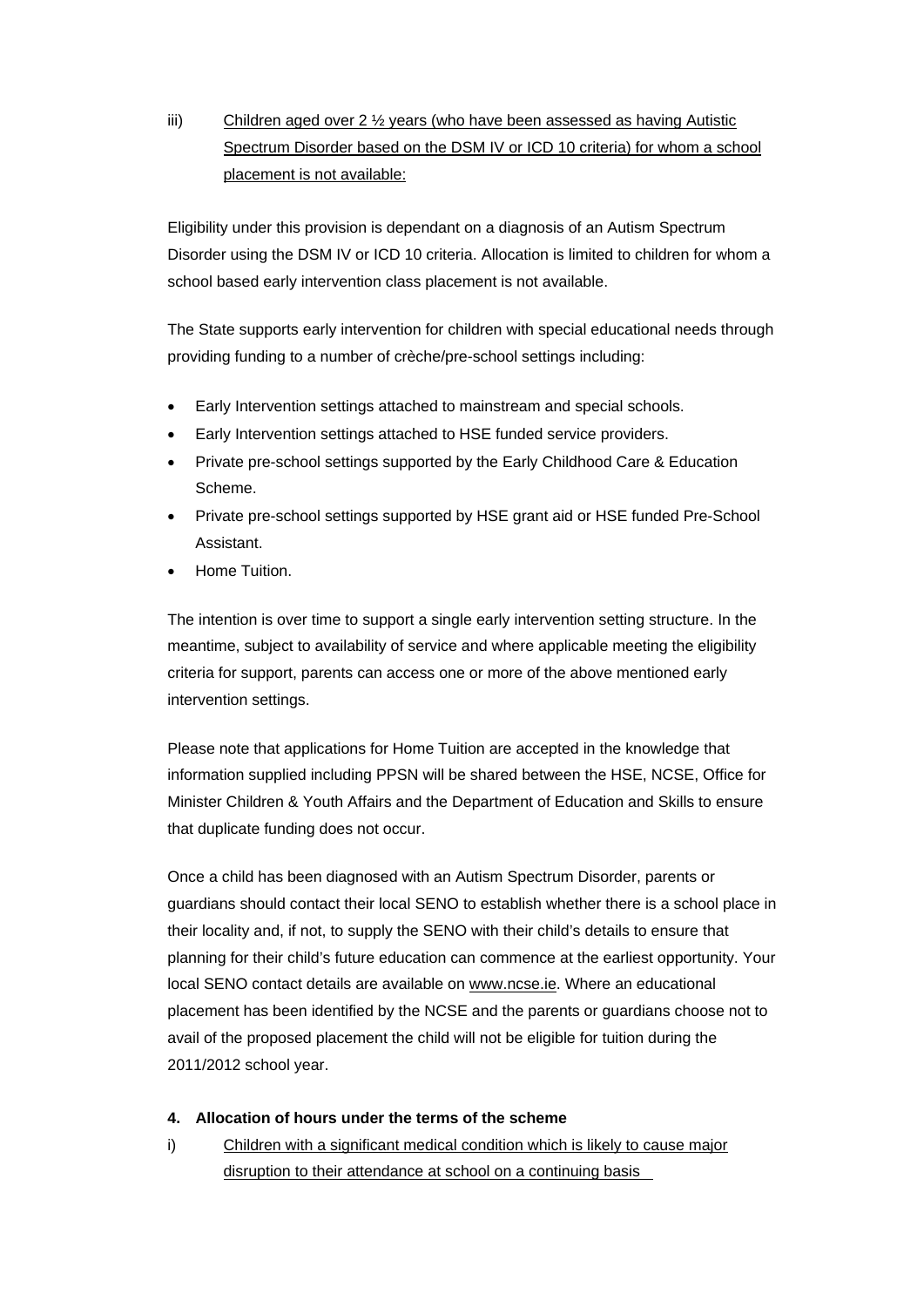The maximum allocation of home tuition hours for children with a medical ailment is 10 hours per week, with the allocation reflecting the age of the child and their level of attendance.

ii) Children with a Special Educational Need awaiting an appropriate educational placement

The maximum allocation of home tuition hours for children awaiting an appropriate placement is 20 hours per week subject to the appropriate school calendar.

iii) Children aged over 2 ½ years (who have been assessed as having Autistic Spectrum Disorder based on the DSM IV or ICD 10 criteria) for whom a school placement is not available:

The allocation for children with ASD up to 3 years of age is 10 hours tuition per week and is intended to provide an individualised early educational intervention programme. This increases to 20 hours per week once the child is 3 years of age (provided a school placement is not available). School placement for children over the age of 3 may be in an early intervention class or in a mainstream class with supports or a special class for children over the age of 4.

The State supports early intervention for children with special educational needs through providing funding to a number of crèche/pre-school settings. Subject to availability of such services parents can access one of the above mentioned early intervention settings detailed in 3 above.

#### **5. Qualifications of tuition providers:**

As the tuition takes place outside of school supervision there is a need to ensure that the tuition provider is a fully qualified teacher who is registered with the Teaching Council of Ireland.

However if it is not possible to recruit a tuition provider who is a qualified and registered teacher then alternative qualifications may be acceptable as appropriate. [Appendix A](#page-8-0) details a range of acceptable qualifications in this regard. In cases where the nominated tutor is not a qualified teacher, applicants should retain evidence of attempts made to source a tutor with a teaching qualification.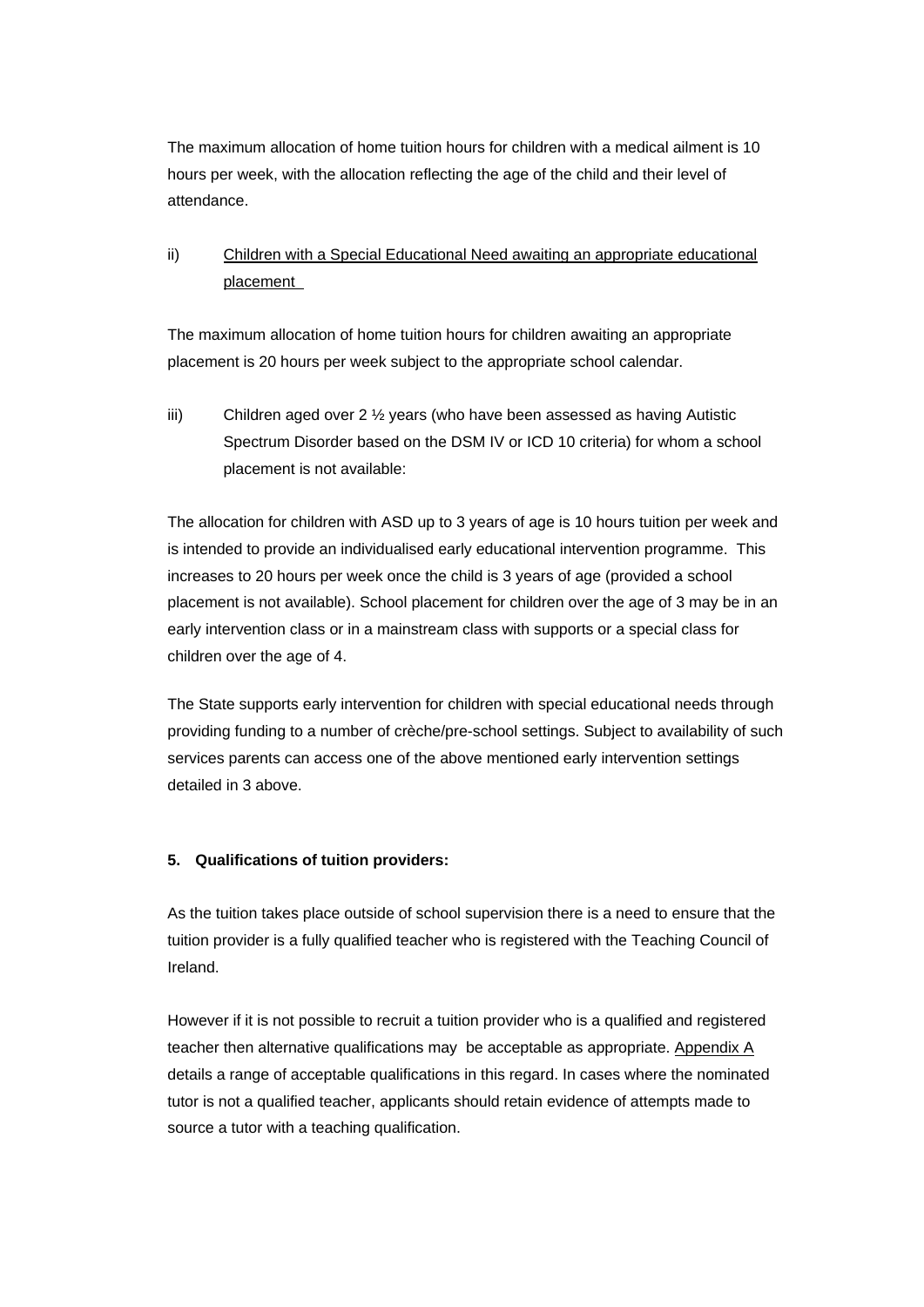To be eligible for the qualified rate of payment, a teacher must have current registration with and be recognised by the Teaching Council of Ireland. Where a teacher is not recognised by the teaching council, detailed information regarding their qualifications must be submitted to the Department. Tuition Providers not registered with the Teaching Council must submit a full copy of their relevant qualifications and also a form of photographic identification displaying their signature e.g. photocopy of driving licence / passport. This identification will be held pending receipt of the first claim for payment where the signature on the claim forms will be cross referenced against the signature on the identification. The signature will then be noted on file and the identification disposed of on a confidential basis.

## **No tuition may commence until the qualifications and identification of the nominated tuition provider have been approved**

Under the Department guidelines teachers who opt for a career break (circular 10/03), choose to job-share (circular 11/03) or take unpaid leave (circular 35/10) are not permitted to engage in the delivery of Home Tuition. Teachers who have retired and who are in receipt of a public service pension will be paid at the modified rate only.

Departmental circular 0031/2011 on Teacher Recruitment Registration and Qualifications may also provide assistance to you. All circulars are accessible on [www.education.ie.](http://www.education.ie/)

#### **6. Vetting Arrangements**

All tutors must be vetted prior to commencing the delivery of Home Tuition. The Department of Education and Skills will liaise with the Garda Vetting Unit in this regard on receipt of the relevant documentation from tutors. The Garda Vetting Unit does not provide clearance for persons to work with children. The Unit gives the Department a statement to the effect that according to Garda records there are no previous convictions recorded against the applicant. In the event there is a record against an applicant related to child abuse, the Department will advise the parent not to engage the person as a tutor.

Before commencing tuition all tutors must apply to the Department to be vetted by completing a *Garda Vetting Application Form* and a *Statutory Declaration* and returning both forms to the Special Education Section with the Home Tuition application form. The Department will forward the form to the Garda Vetting Office to be processed. Every effort will be made to complete the vetting process prior to commencement of tuition. However where this is not possible tuition may commence subject to the tutor submitting a completed *Statutory Declaration Form*.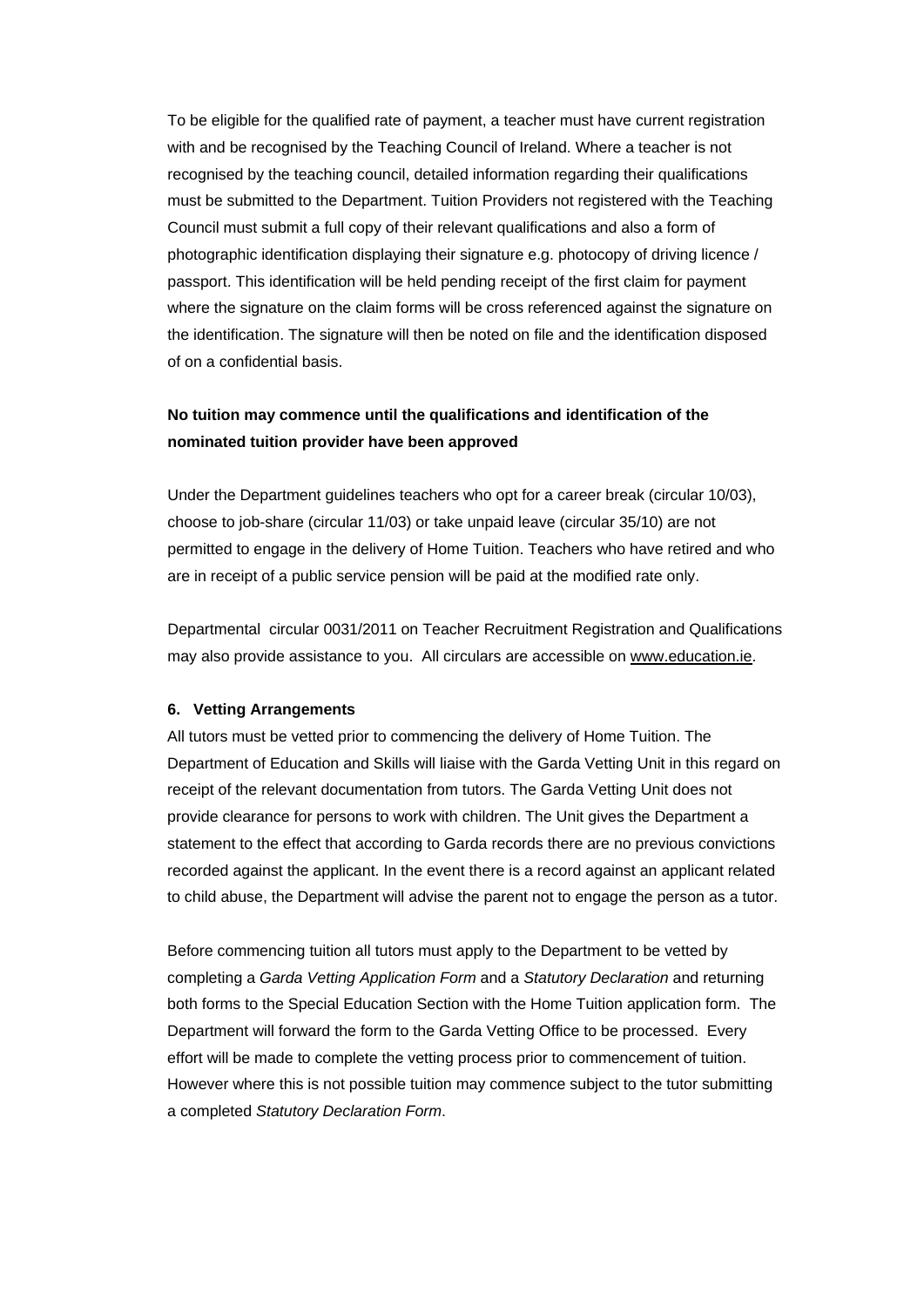Teachers who have been vetted through the Teaching Council of Ireland since January 2010 need not reapply for vetting. However such teachers must be able to provide the original vetting letter to the parents and a certified copy to the Department. However these teachers must also return a completed *Statutory Declaration Form* to the Department. **Teachers registered with the Teaching Council must give permission to the Teaching Council for their details to be displayed on the website of Teaching Council to facilitate verification by this Department of registration details. Further information is available from [www.teachingcouncil.ie](http://www.teachingcouncil.ie/)**

The child protection related *Statutory Declaration Form* must be completed by all tutors and returned to the Department prior to the commencement of tuition.

#### **7. Completion of application form**

The [application form](http://www.education.ie/servlet/blobservlet/sp_home_tuition_app_2011_2012.doc) comprises two sections.

Section 1 requires general details including name, address and previous allocation reference where appropriate, and also qualification details of the nominated tuition provider(s).

Section 2 comprises three subsections **only one of which will be appropriate:**

Section 2 (a) requires medical information and attendance details for children applying for tuition where a significant medical condition is likely to cause major disruption to their attendance at school on a continuing basis. Copies of recent professional/and or medical reports should be attached as appropriate.

Section 2 (b) requires details on placement for children with special educational needs applying for tuition as an interim measure whilst awaiting an educational placement. Copies of recent professional/and or medical reports should be attached as appropriate. Details and verification of contact with the NCSE will also be requested.

Section 2 (c) is specifically directed at applications for tuition for children on the autistic spectrum requiring early educational intervention. Copies of recent professional/and or medical reports should be attached as appropriate. Details and verification of contact with the NCSE may also be requested if appropriate.

All relevant parts of this form must be completed in full. Failure to complete the form in full may result in delays. In some instances the form may need to be returned for further completion. It should be noted that sanction is only available on completion of the full application process which includes the issue of an approval letter confirming the date of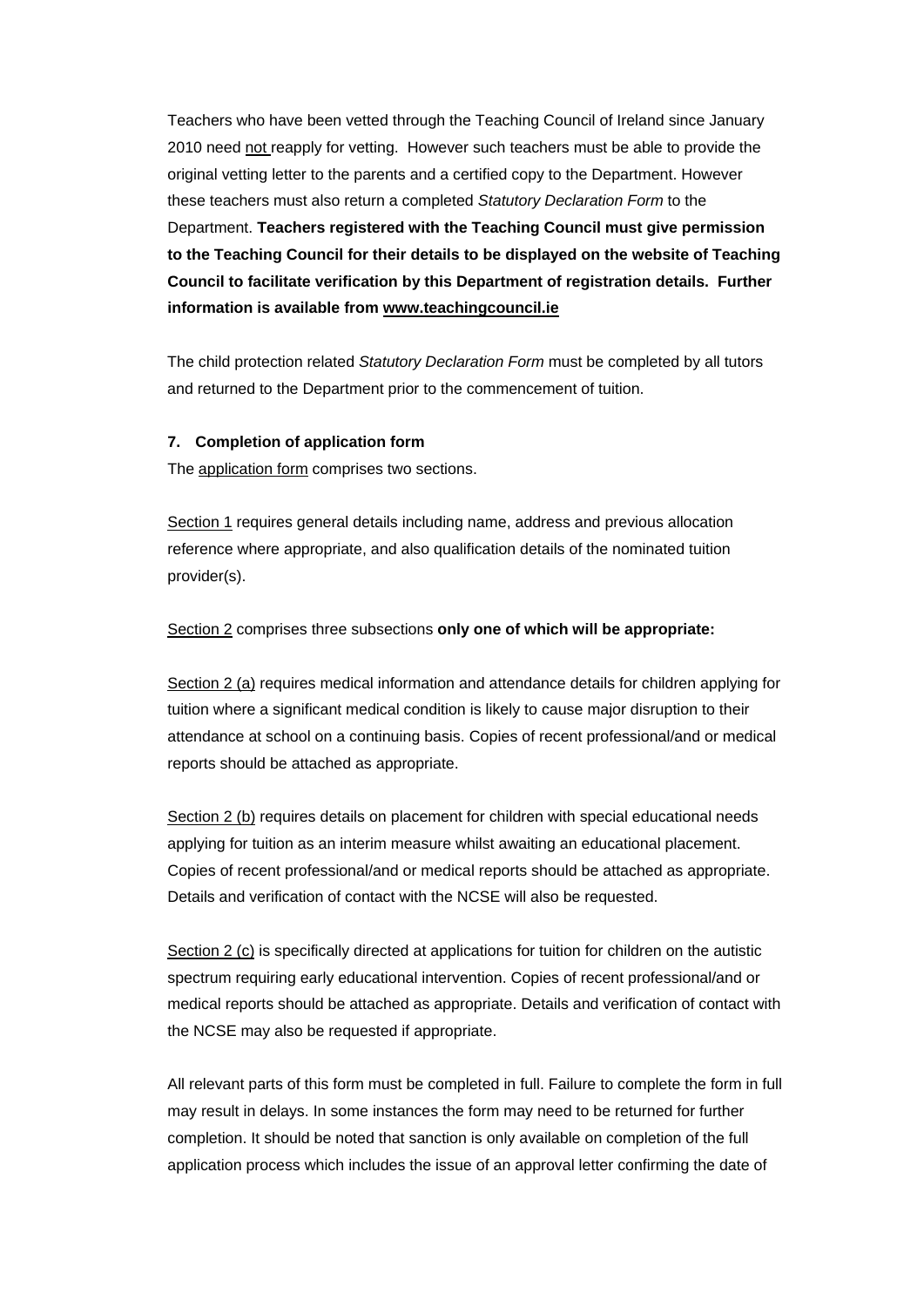commencement of the tuition. In order to comply with vetting arrangements for the scheme, Appendix 2 and in some circumstances Appendix 1 will need to be completed.

[Download Application Form](http://www.education.ie/servlet/blobservlet/sp_home_tuition_app_2011_2012.doc) (File Format Word 160KB) or alternatively you can contact the above section directly.

### **8: Payment Procedures**

Parents/Guardians are advised that, under no circumstances will home tuition funding be back-dated. Home tuition funding is only available on completion of the full application process which includes the issue of an approval letter confirming the date of commencement of the tuition.

Once approval has been granted for the provision of Home Tuition, the approval letter is copied to the home tuition payment section of this Department. All further dealings will be with the payment section. Details of payment rates are attached in Appendix B.

However if the circumstances for which home tuition was granted change then the Special Education Section should be informed immediately.

#### How the grant is paid

Home Tuition grants are paid using two separate methods:

(A) If home tuition is provided by a teacher who is currently on the primary teachers' payroll of the Department of Education and Skills as a **permanent primary** school teacher, payment will be made directly to the teacher through the Department's payroll. A completed claim form signed by both the parent and the teacher should be returned to the payments section at the end of each month. Parents must not pay their tutors who are permanent primary school teachers as the Department will not refund you any payments made by you.

(B) If home tuition is provided by a teacher / tutor who is NOT currently on the primary teachers' payroll as a permanent primary school teacher, payment will be made directly to the parent. Such payments are made **only by Electronic Fund Transfer (EFT)** directly into the bank account of the parent. Direct payment into the bank account of a tutor is not permitted.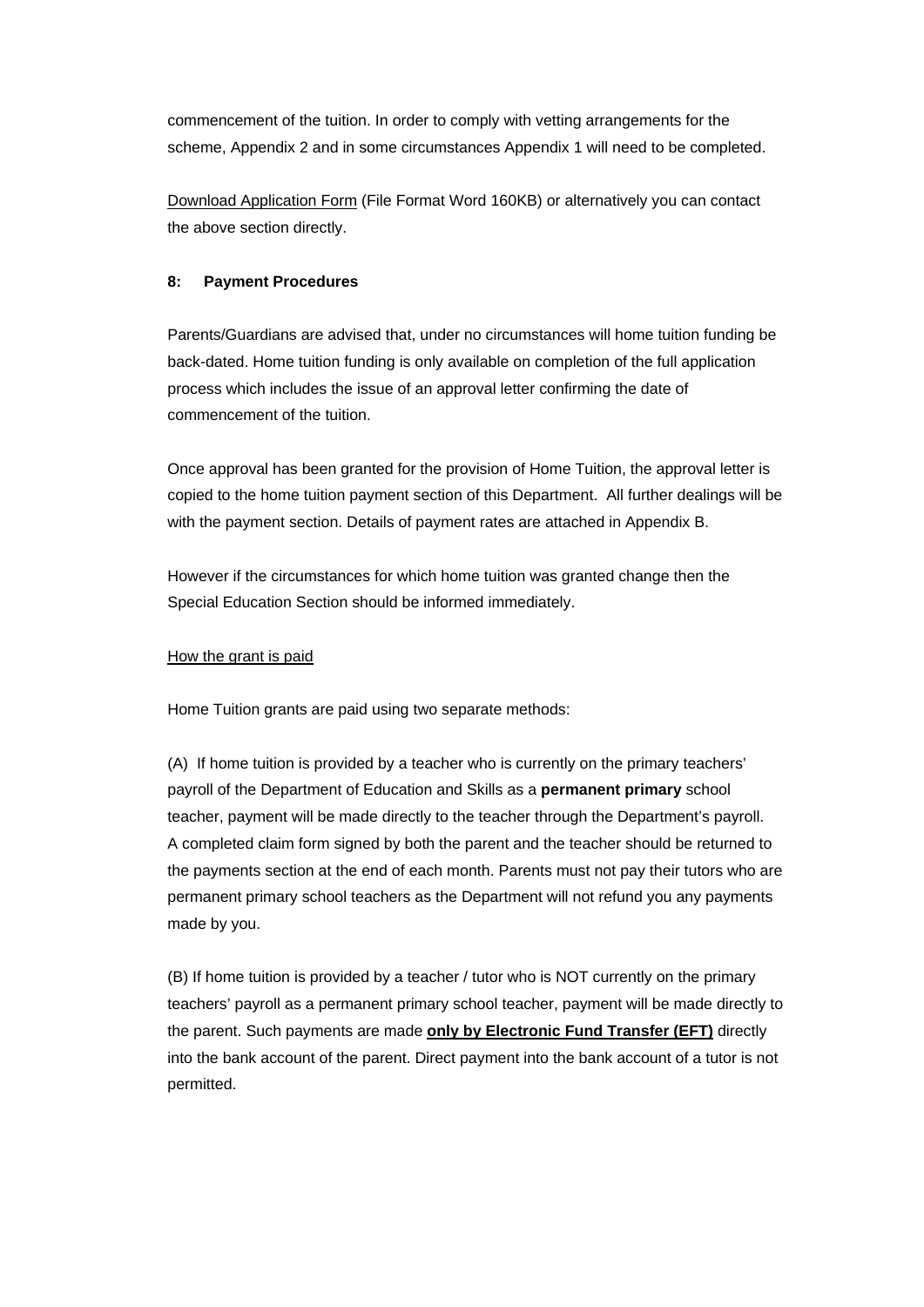#### When will payment issue?

Payment should issue within four to six weeks of receipt by the Department of the claim form. The Department will issue advance payment upon receipt of the claim for the periods September 2011 to December 2011 and also from January 2012 to the end of the school year. Details of how to apply for advance payment are available on the claim form, which is available on the website of this Department. The website of this Department is updated weekly to advise parents of the status of the claims received for payments.

It should be noted that if more than one tutor is providing tuition to a child at different rates of payment, advance payments may not be possible and parents will have to claim on a monthly basis in arrears.

Other issues relating to the payment of Home Tuition:

To comply with existing legislation,

- The PPS numbers of all persons, both parent(s) and tutor(s) / teacher(s) must be supplied in order for payment to be considered.
- **Parents** who receive direct grant payments must provide a current tax clearance certificate in their name. Payments cannot issue until this tax certificate is submitted. Information on tax clearance certificates can be obtained by accessing [www.revenue.ie](http://www.revenue.ie/). An application for a tax clearance certificate from the Revenue Commissioners by accessing: [www.revenue.ie/en/business/running/tax-clearance.htmlonline.](http://www.revenue.ie/en/business/running/tax-clearance.htmlonline)

 Parents, teachers and tutors should note that under existing legislation financial details in respect of this Scheme are forwarded annually to the Revenue Commissioners. This Department will advise Revenue of the amounts of the educational grant aid issued to parents and the names and PPS numbers of both parents and tutors.

No travel or subsistence allowances are applicable for home tuition.

Additional claim forms for the payment of the home tuition grants are available at [www.education.ie](http://www.education.ie/).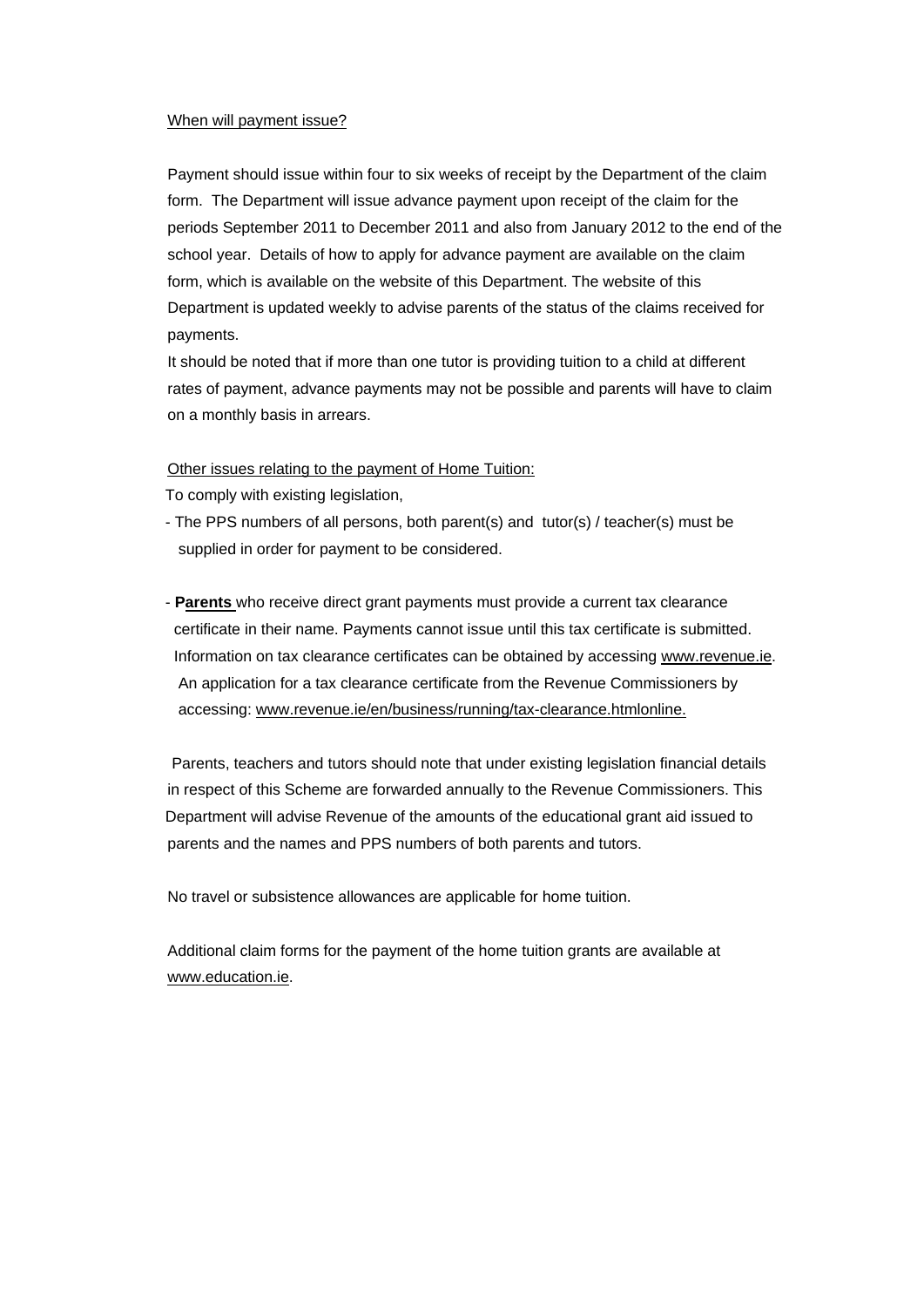#### <span id="page-8-0"></span>**9. Queries**

#### **Queries in relation to the home tuition scheme can be addressed to:**

Home Tuition Unit, Special Education Section, Department of Education & Skills, Athlone Co. Westmeath - Contact No: 090 6483757, 090 6483926, 090 6483921.

#### **Queries in respect of Home Tuition payments can be addressed to:**

Special Needs and Tuition Grants , Schools Division – Financial, Department of Education & Skills, Athlone, Co. Westmeath - Contact No: 090 6483750, 090 6484239, 090 6483872. Email Address: [sntg@education.gov.ie](mailto:sntg@education.gov.ie) 

Jim Mulkerrins Principal Officer Special Education Section August 2011

A copy of this circular is also available on the Department of Education and Skills website at [www.education.ie](http://www.education.ie/)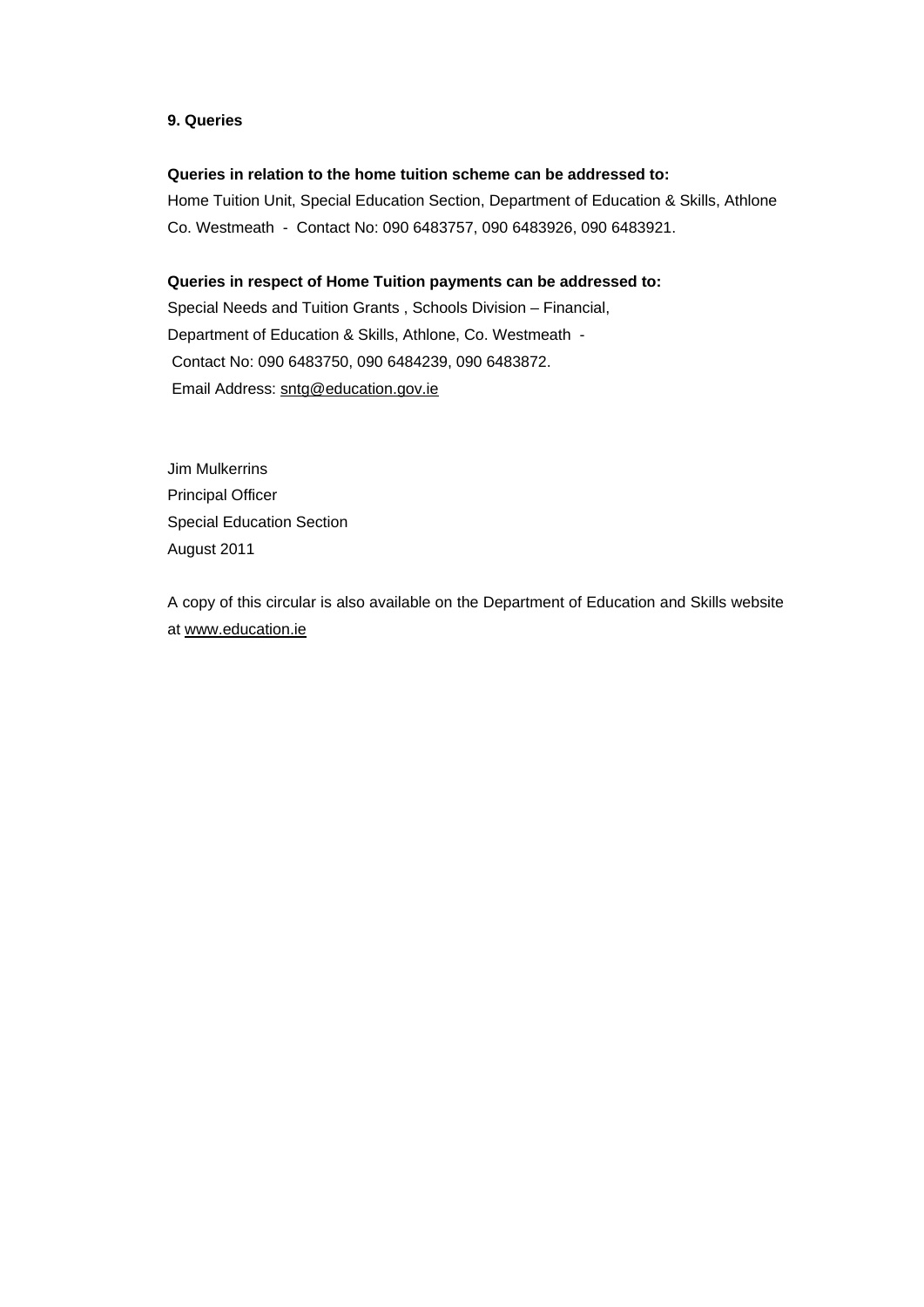## **APPENDIX A**

## **The Home Tuition Scheme**

As the tuition takes place outside of school supervision there is a need to ensure that the tuition provider is a fully qualified teacher who is registered with the Teaching Council of Ireland.

However if it is not possible to recruit a tuition provider who is a qualified and registered teacher then alternative qualifications may be acceptable as appropriate including the following :

- **Bachelor Education, H.Dip in Education, Montessori Qualification – National Diploma/Degree in Humanities in Montessori in St. Nicholas College, Dun Laoghaire**
- **Qualified Teacher Status from UK**
- **Third level qualification B.A., B.Sc., Psychology, RNMH etc. (depending on circumstances)**
- **A qualification in autism (an autism specific qualification) or from St. Patrick's College of Education, Drumcondra, or Birmingham University, or other UK University; (or US/Australia) or a qualification in an applied approach to teach pupils with autism – in ABA, PECS, TEACCH. This should be an official certificate or diploma course ratified by a university, college or organisation. (A short course or a certificate from school etc is not acceptable): or**
- **Successfully completed the 3 year full-time course at Montessori College in Milltown**